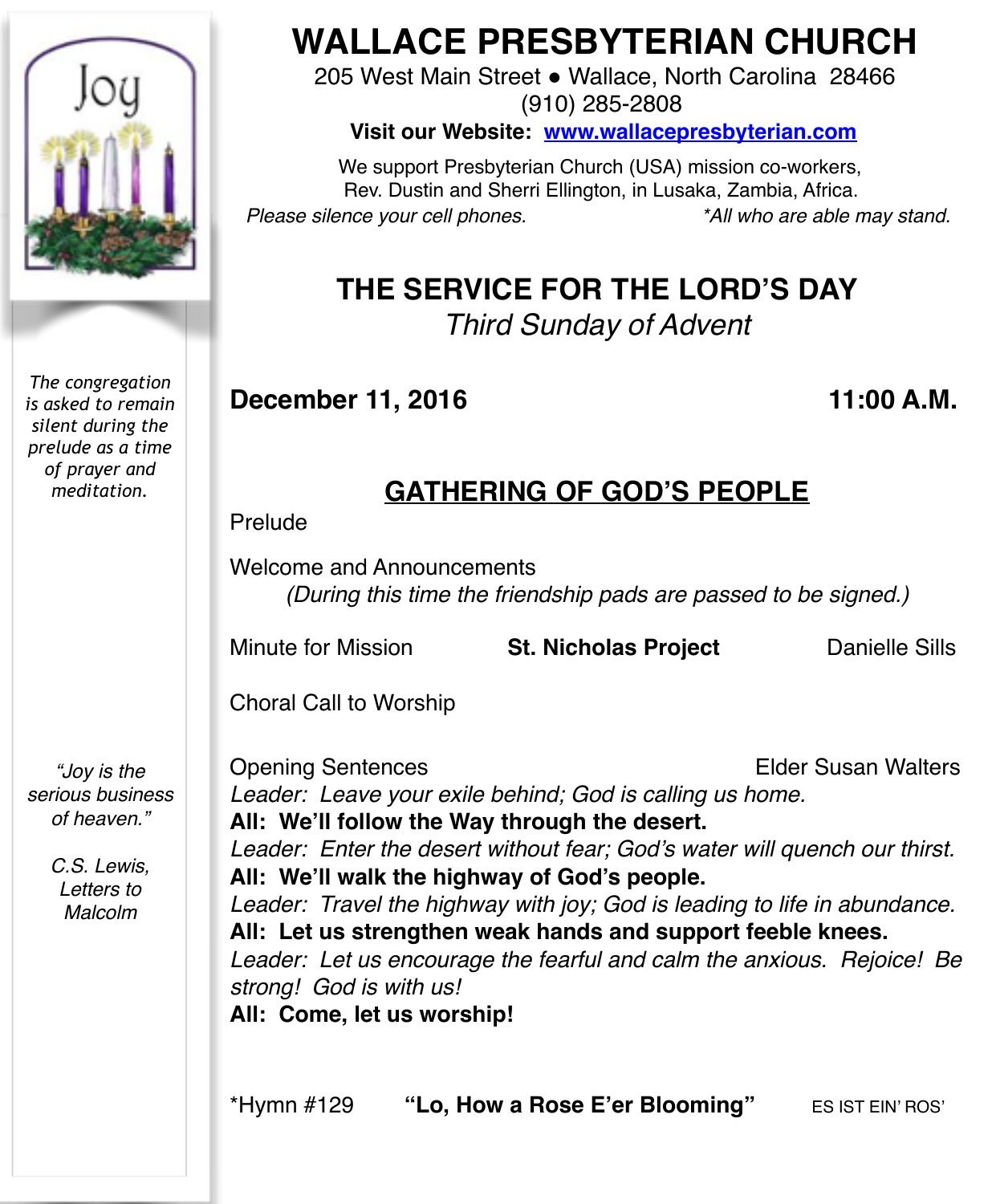*"Prepare our hearts and remove the sadness that hinders us from feeling the joy and hope which his presence will bestow, for he is Lord for ever and ever."*

\*Unison Prayer of Confession

*O God, we are captive, exiled, because we have, each in our own way, chosen our own path, away from you. We are hungry for wisdom and knowledge, because we have, too often, substituted our judgment for yours. We are lost, in need of guidance. Come, Lord Jesus, forgive us and restore us. Come, Lord Jesus, guide us and deliver us. Come, Lord Jesus, teach us and renew us. Come, Lord Jesus, hear our prayers . . .*

 *(A time for silent prayers of confession . . .)*

Responsive Assurance of Pardon

*Leader: God, our kind and loving Savior God, has stepped in and saved us.*

**All: God's gift in Jesus Christ has restored our relationship with God and given us back our lives.**

*Leader: And there is more life to come — an eternity of life! Hear and believe the good news:*

**All: In Jesus Christ, our sins are forgiven. Alleluia!**

\*Gloria Patri Hymn #581 *Glory Be to the Father*

### **PROCLAIMING GOD'S WORD**

Children's Sermon Lighting the Third Advent Candle: JOY

Special Music **"A Home for Jesus"** Schram, 2012

Sunday School Children

*Let us make a home for Jesus. In our heart, we'll make a home for Jesus in our heart. He will come to be born for us, born for us in Bethlehem. He will come to be born for us. Will you make a place for Him?*

#### Anthem **"Birthday in a Manger"** *arr.* Pepper Choplin, 2016

*Away in a manger, no crib for a bed, the little Lord Jesus lay down His sweet head. The stars in the sky look down where He lay, the Little Lord Jesus asleep in the hay. The cattle are lowing, the Baby awakes, but little Lord Jesus, no crying He makes. I love Thee, Lord Jesus, look down from the sky, and stay by my side until morning is nigh. Happy birthday to You, happy birthday, dear Jesus, happy birthday to You.*

Unison Prayer for Illumination

*Speak to us, Lord. Speak to us in the waiting, the watching, the hoping, the longing, the sorrow, the sighing, the rejoicing. Speak to us by your Word in these Advent days, and walk with us until the day of your coming. Amen.*

*"Good news from heaven the angels bring, Glad tidings to the earth they sing: To us this day a child is given, To crown us with the joy of heaven."*

*Martin Luther*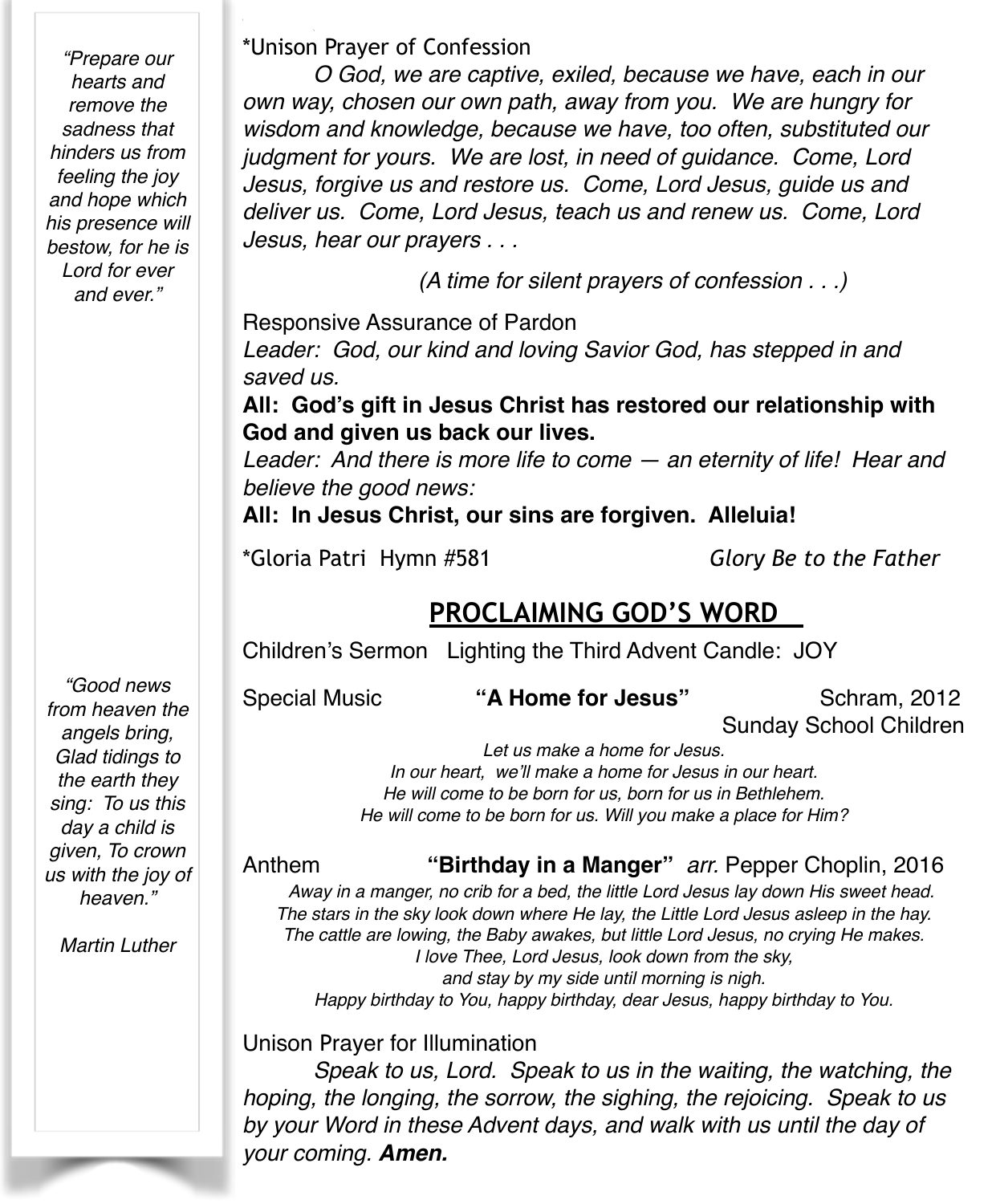| "Ordered<br>ministries<br>(deacons,<br>teaching elders,<br>and ruling<br>elders), are gifts<br>to the church to<br>order its life so<br>that the ministry<br>of the whole<br>people of God<br>may flourish.<br>The existence of<br>these ordered<br>ministries in no<br>way diminishes<br>the importance of<br>the commitment<br>of all members to<br>the total ministry<br>of the church."<br>Presbyterian<br>Church (U.S.A.)<br><b>Book of Order</b> | Gospel Lesson                                                                                                                                                                                                                                                                                                                                                                                                                                                                                                                                                                                                                                                                                                                                                                                                                                                                                                                           | Matthew 11:2-6                 | <b>Elder Susan Walters</b><br>$+Page 792$ |  |
|--------------------------------------------------------------------------------------------------------------------------------------------------------------------------------------------------------------------------------------------------------------------------------------------------------------------------------------------------------------------------------------------------------------------------------------------------------|-----------------------------------------------------------------------------------------------------------------------------------------------------------------------------------------------------------------------------------------------------------------------------------------------------------------------------------------------------------------------------------------------------------------------------------------------------------------------------------------------------------------------------------------------------------------------------------------------------------------------------------------------------------------------------------------------------------------------------------------------------------------------------------------------------------------------------------------------------------------------------------------------------------------------------------------|--------------------------------|-------------------------------------------|--|
|                                                                                                                                                                                                                                                                                                                                                                                                                                                        | *Hymn #79                                                                                                                                                                                                                                                                                                                                                                                                                                                                                                                                                                                                                                                                                                                                                                                                                                                                                                                               | "Light Dawns on a Weary World" | TEMPLE OF PEACE                           |  |
|                                                                                                                                                                                                                                                                                                                                                                                                                                                        | <b>Old Testament Lesson</b>                                                                                                                                                                                                                                                                                                                                                                                                                                                                                                                                                                                                                                                                                                                                                                                                                                                                                                             | Isaiah 35:1-10                 | $+$ Page 578                              |  |
|                                                                                                                                                                                                                                                                                                                                                                                                                                                        | Sermon                                                                                                                                                                                                                                                                                                                                                                                                                                                                                                                                                                                                                                                                                                                                                                                                                                                                                                                                  | "Home for Christmas"           | Dr. Philip K. Gladden                     |  |
|                                                                                                                                                                                                                                                                                                                                                                                                                                                        | A Time for Reflection                                                                                                                                                                                                                                                                                                                                                                                                                                                                                                                                                                                                                                                                                                                                                                                                                                                                                                                   |                                |                                           |  |
|                                                                                                                                                                                                                                                                                                                                                                                                                                                        | THE ORDINATION AND INSTALLATION OF RULING ELDER<br><b>DEAN HANSON</b>                                                                                                                                                                                                                                                                                                                                                                                                                                                                                                                                                                                                                                                                                                                                                                                                                                                                   |                                |                                           |  |
|                                                                                                                                                                                                                                                                                                                                                                                                                                                        | The Office of Ruling Elder in the Presbyterian Church (U.S.A.)                                                                                                                                                                                                                                                                                                                                                                                                                                                                                                                                                                                                                                                                                                                                                                                                                                                                          |                                |                                           |  |
|                                                                                                                                                                                                                                                                                                                                                                                                                                                        | The Presentation of the Member of the Class of 2019<br>Elder George Francis, Clerk of Session                                                                                                                                                                                                                                                                                                                                                                                                                                                                                                                                                                                                                                                                                                                                                                                                                                           |                                |                                           |  |
|                                                                                                                                                                                                                                                                                                                                                                                                                                                        | *The Affirmation of Faith: From "A Brief Statement of Faith"<br>In life and in death we belong to God.<br>Through the grace of our Lord Jesus Christ,<br>the love of God,<br>and the communion of the Holy Spirit,<br>we trust in the one triune God, the Holy One of Israel,<br>whom alone we worship and serve.<br>In gratitude to God, empowered by the Spirit,<br>we strive to serve Christ in our daily tasks<br>and to live holy and joyful lives,<br>even as we watch for God's new heaven and new earth,<br>praying, "Come, Lord Jesus!"<br>With believers in every time and place,<br>we rejoice that nothing in life or in death<br>can separate us from the love of God in Christ Jesus our Lord.<br>Glory be to the Father, and to the Son, and to the Holy Spirit. Amen.<br>The Constitutional Questions of the Ruling Elder<br>The Constitutional Questions of the Congregation<br>Elder George Francis, Clerk of Session |                                |                                           |  |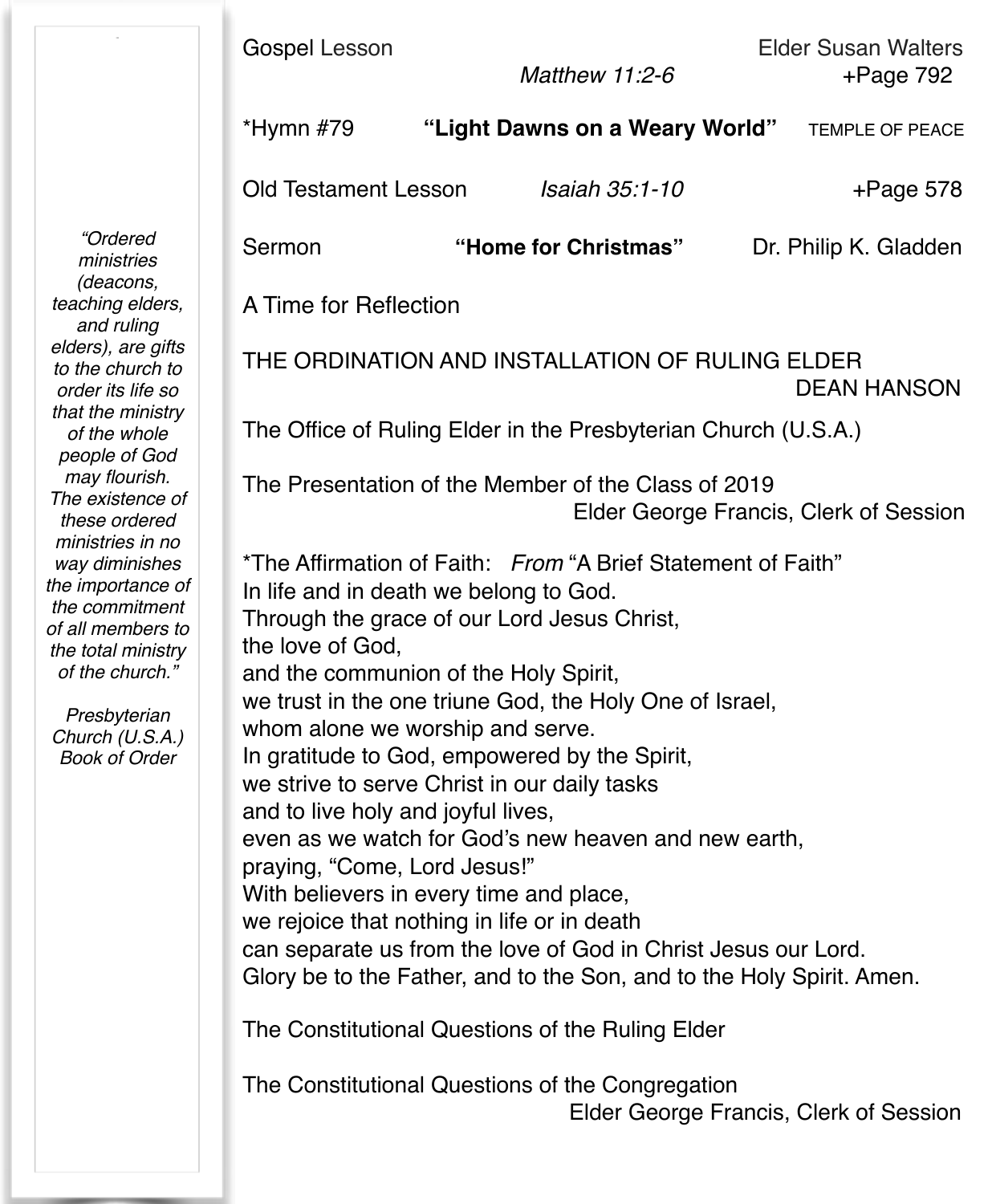





*"You shall go out with joy and be led forth with peace; the mountains and the hills will break forth before you; there'll be shouts of joy, and all the trees of the field will clap their hands."*

> *Glory to God*  Hymn #80

Do we, the members of the church, accept as our ruling elder, Dean Hanson, chosen by God through the voice of this congregation to lead us in the way of Jesus Christ?

Do we agree to pray for him, to encourage him, to respect his decisions, and to follow as he quides us, serving Jesus Christ. who alone is Head of the Church?

The Laying On of Hands and Prayer of Ordination and Installation

The Statement of Ordination and Installation

The Welcome to the Member of the Class of 2019

### **GIVING THANKS TO GOD**

Presentation of Tithes and Offerings CHRISTMAS JOY OFFERING

**Offertory** 

\*Doxology and Prayer of Dedication

*Praise God from whom all blessings flow; Praise Him all creatures here below; Praise Him above ye heavenly host; Praise Father, Son, and Holy Ghost. Amen.*

\*Hymn #134 **"Joy to the World"** ANTIOCH

\*Benediction

\*Congregational Choral Benediction "You Shall Go Out with Joy" Rubin, 1975 (The Trees of the Field)

*You shall go out with joy and be led forth with peace; The mountains and the hills will break forth before you; There'll be shouts of joy, and all the trees of the field will clap, will clap their hands. And all the trees of the field will clap their hands (clap, clap); The trees of the field will clap their hands (clap, clap); The trees of the field will clap their hands (clap, clap) While you go out with joy.*

#### \*Postlude

\**All who are able may stand.* +*The page number in the pew Bible.*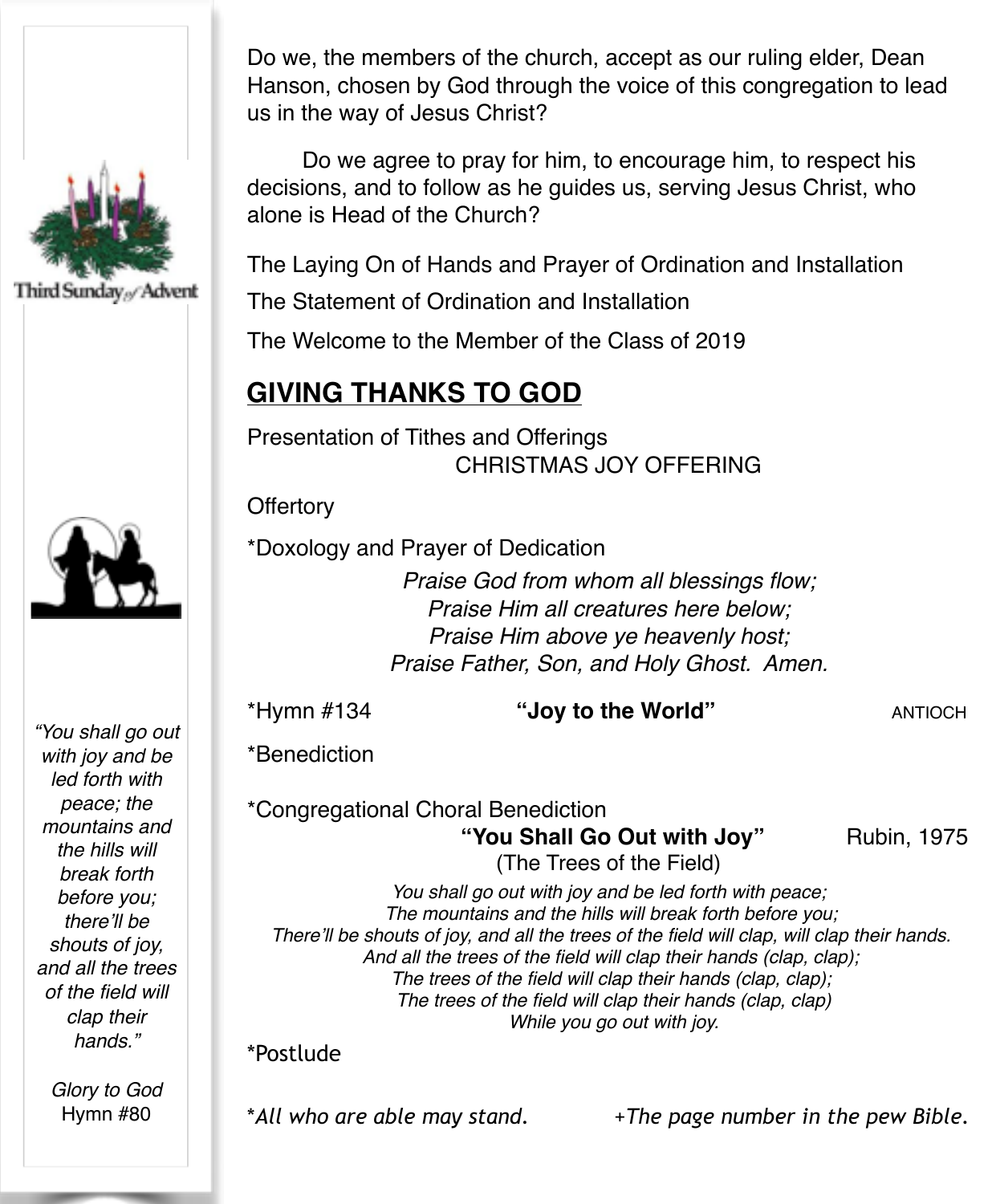| Sunday, December 11    | THIRD SUNDAY OF ADVENT: JOY |                                     |
|------------------------|-----------------------------|-------------------------------------|
|                        | $9:40$ am                   | <b>Opening Assembly</b>             |
|                        | $10:00$ am                  | <b>Sunday School</b>                |
|                        | 11:00 am                    | Worship/Christmas Joy Offering      |
|                        | 5:00 pm                     | Second Sunday                       |
|                        | 5:00-7:00 pm                | Youth Fellowship                    |
| Wednesday, December 12 | 10:00 am                    | Bible Study, Church Office Building |
|                        | $6:00$ pm                   | Handbells                           |
| $7:15 - 8:15$ pm       |                             | Bible Study, Room 304               |
|                        | 7:30 pm                     | <b>Choir Practice</b>               |
| Thursday, December 15  | 12:05 pm                    | Advent Worship & Luncheon           |
| Friday, December 16    | 5:00 pm                     | Rouse/Riley Rehearsal               |
| Saturday, December 17  | 5:00 pm                     | Rouse/Riley Wedding                 |

#### **NOTES AND ANNOUNCEMENTS**

- "**Today** we ordain and install Dean Hanson as a Ruling Elder for active service on the session in the Class of 2019.
- **. Our third Advent worship service and luncheon** will be Thursday, December 15 at 12:05 p.m. Speaker: Judith Kunst. Music: Glen McCune.
- **" The Wednesday Bible study will resume on January 11, 2017.**
- **. Our Summer Reading Program** has received a grant from the Duplin Foundation for Youth Advancement through the Duplin County Community Foundation. This grant will support our fourth annual Summer Reading Program in Summer 2017.



### **Sunday, December 11**

Each year during the Advent and Christmas season, we turn our eyes to Bethlehem and celebrate the wondrous gift of Jesus Christ, our Savior. By giving to the Christmas Joy Offering, you honor this gift by providing assistance to current and retired church workers in their time of need and developing our future leaders at Presbyterian-related racial ethnic schools and colleges.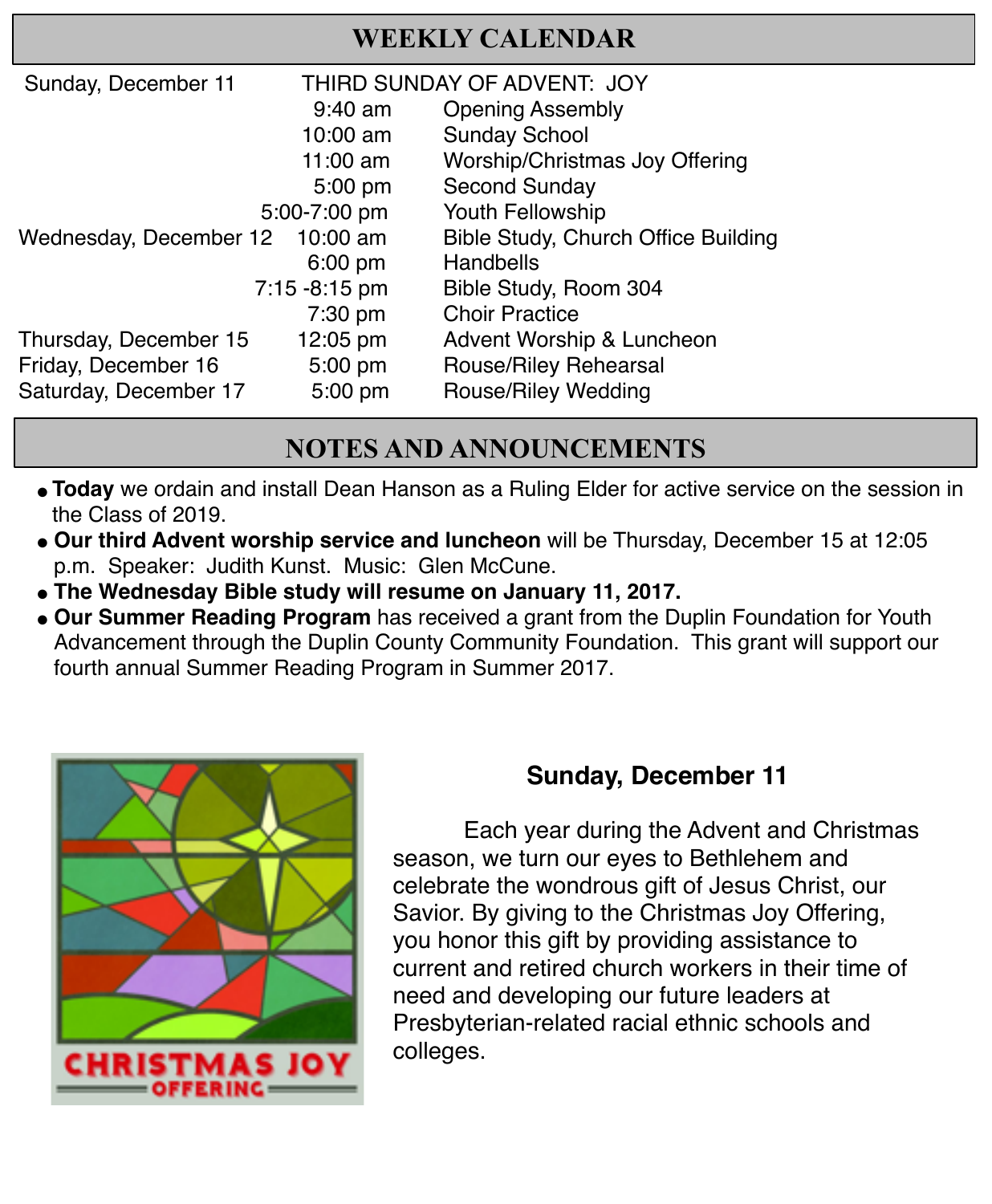

**12/11: Dan & Tanya Robinson 12/18: Bill & Susan Carone**

# **USEHERS**

 **Fred Burroughs, Leader Blake Wallace Bill Walters Susan Walters Greg Maready** 

**Opening Church Building: December 1-15: Roger Coombs December 16-30: Dave Long**



 **YOUTH WORSHIP LEADERS 12/11: Garrett Bullard & Rance Creech 12/18: Ellie Carone & Madelyn Coombs**



**Jim Alexander-**at home, **Lee Baker-**at home, **Joe Dormagen** (Verlie Wells' son-in-law), **Betty Hall,**  (Rosemary) **Wright Lanier Family, David Long-**recovering from heart surgery, **Philip Longest family, Amy Moss** (breast cancer, sister of Debbie Thomas**) Graham Phillips family, Ann Quinn**cancer (Mary Carone's sister) **John Brison Ricker** 15 years old in Michigan, diagnosed with inoperable brain tumor) **John Rau family, Judy Robinson, Randy Thomas-**(Don Thomas' brotherby-pass surgery-Charlotte), **George Walker-**Rosemary, **Kelsea Webster, Verlie Wells-**Rosemary, **Members and friends in the armed services: Jason Payne.** 

**(When you request a name to be put on the prayer list, please notify the church office when you wish it to be taken off)**



For many years the St. Nicholas Project has been an important mission of Wallace Presbyterian Church. The Outreach Ministry Team has received families for this year. St. Nicholas Project family and gift information is located on the bulletin board in the church fellowship hall. Christmas is a time of sharing. May we continue to share Christ's love with others as we have been so richly blessed. Thank you for supporting this wonderful ministry of our church.

If you would like to participate in this project by buying a gift:

- Select and remove a labeled ornament tag or tags from the tree on the bulletin board.
- . Wrap the gift and tape the labeled ornament tag on the wrapped gift.
- Place wrapped and labeled gifts in the box beneath the bulletin board in the Fellowship Hall.
- **Example 18 Bring gifts to the church by December 18**

If you would like to make a donation to the St. Nicholas Fund:

■ Please place a check, designated for "St. Nicholas Fund", in the offering plate. or donate online under "St. Nicholas"

Please bring gifts to the church or make donations by Sunday, December 18.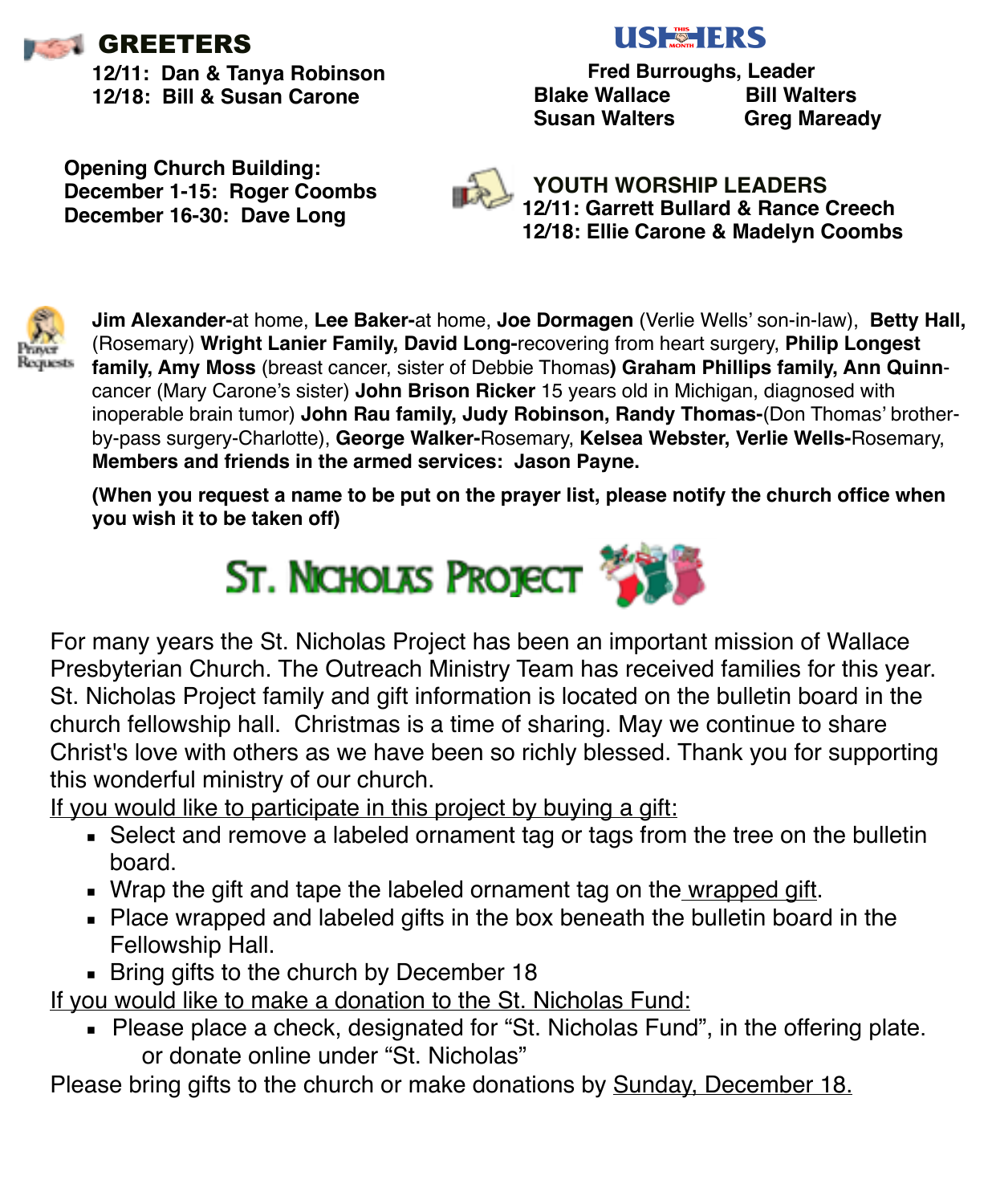

# ADVENT WREATHS

*These Wreaths were bought for the Church during Advent Season and given in honor and memory of the following loved ones by the names listed below.*

*In memory of Dorothy W. Ring and Alice R. Obenour*  **Given by Bob & Dottie Obenour** 

*In memory of Evelyn Buckley*  **Given by Bill Buckley** 

*In memory of Dr. & Mrs. John Robinson, Sr.*  **Given by Dan & Tanya Robinson** 

*In memory of Dr. John D. "Jack"Robinson* **Given by Dan & Tanya Robinson** 

*In memory of Donald A. & Suzanne C. Thomas, Sr. Given by Don & Debbie Thomas* 

*In memory of Richard L. & Barbara Post Satterfield Given by Don & Debbie Thomas* 

*In memory of Harry "Toots" Carlton*  **Given by Greg & Geneva Maready**

*In memory of Virginia "Sit" Knowles*  **Given by Greg & Geneva Maready**

*In memory of Attie Carr Carlton*  **Given by Greg & Geneva Maready** 

*In memory of their granddaughter Ally Simpson*  **Given by Pat & Jim Simpson** 

*In memory of Barbara McMaster Francis*  **Given by George & Mary Francis** 

*In memory of Thomas Edgerton*  **Given by Thomas' loving family**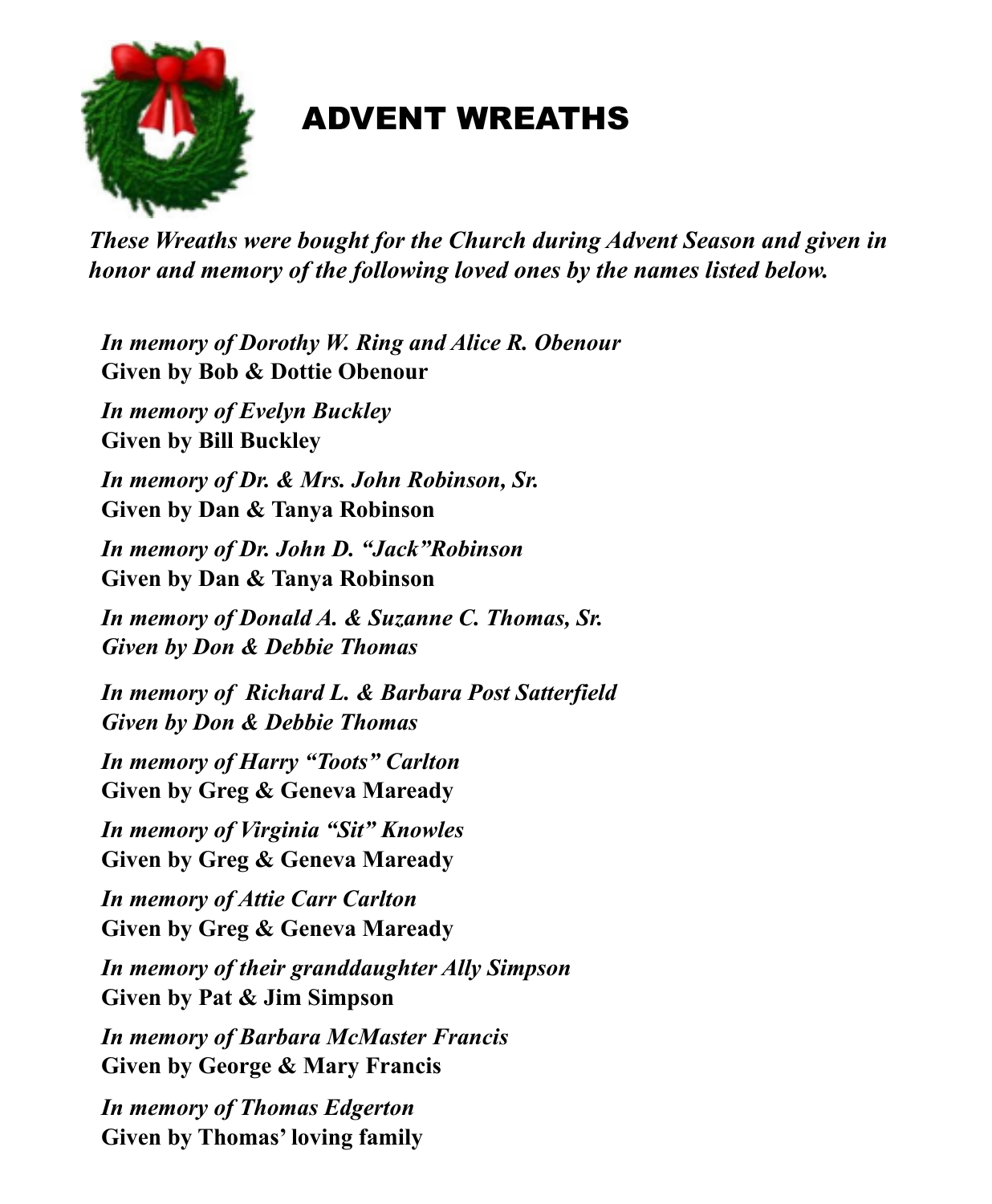*In memory of Ben & Suzan Hanson*  **Given by Dean & Gerri Hanson** 

*In memory of Rev. Jesse Parks* **Given by Jean Parks** 

*In memory of William Lauren Blalock, Jr.*  **Given by the Blalock and Seger families** 

*In memory of A.J. Cavenaugh*  **Given by the Farrior family** 

*In memory of Rufus Freeman*  **Given by Bill, Susan & Ellie Carone** 

*Love and Joy Honoring our grandchildren Lucy, McNair, Hank, Juniper, Myra Grace and Mackey*  **Given by Jewel & Leon Wells**



#### Christmas Music 2016

**December 18, 2016 at 11:00 am and 5:00 pm—**First Baptist of Wallace Church Adult Choirs & Drama Team presents *"Light! Out of the Darkness"*. **December 24, 2016—***Christmas Eve Candlelight Communion Services* **5:00 p.m.—Wallace First Baptist Church 6:00 p.m.—Wallace United Methodist Church 7:00 p.m.—Wallace Presbyterian Church**